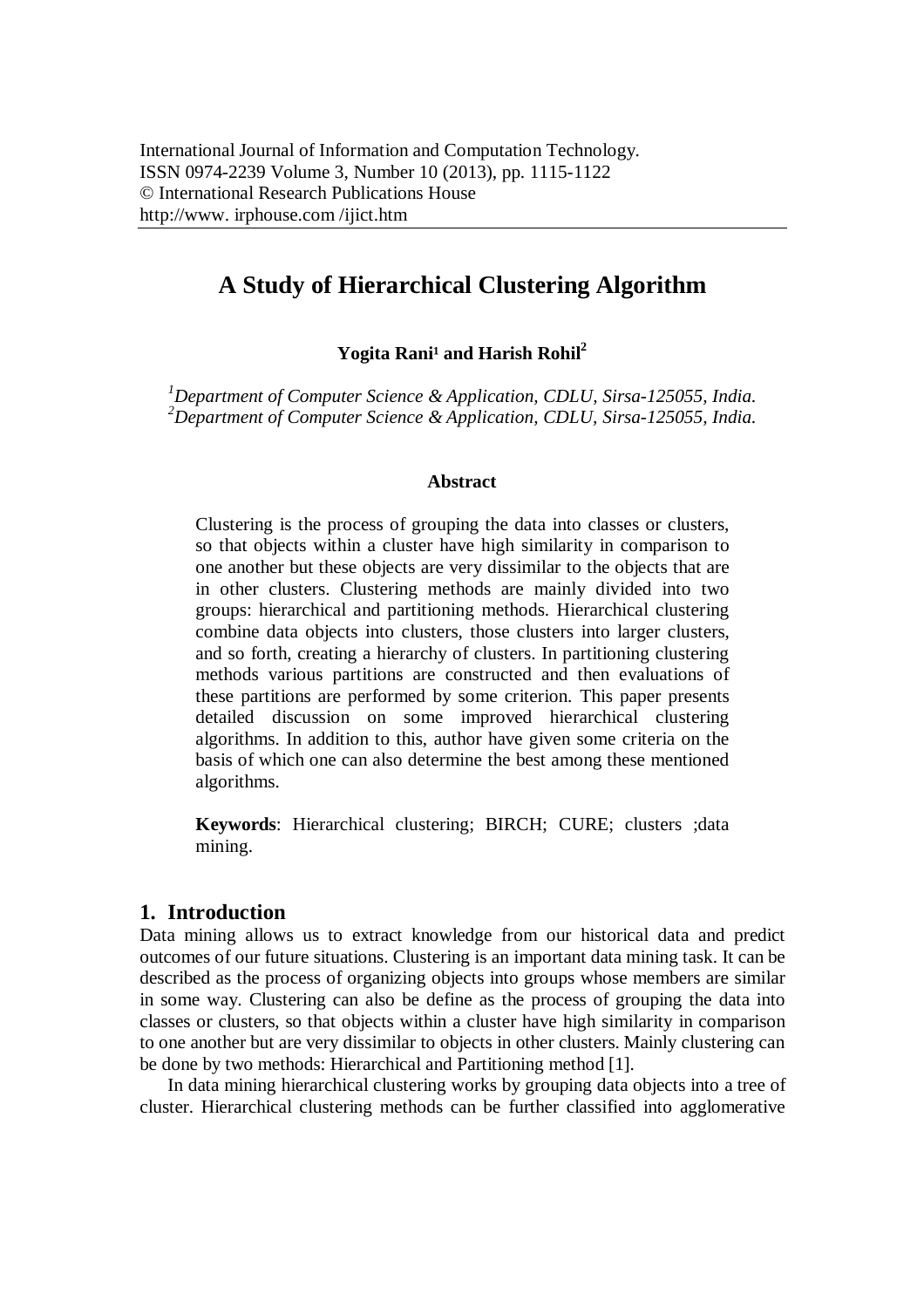and divisive hierarchical clustering. This classification depends on whether the hierarchical decomposition is formed in a bottom-up or top-down fashion. Hierarchical techniques produce a nested sequence of partitions, with a single, all inclusive cluster at the top and singleton clusters of individual objects at the bottom. Each intermediate level can be viewed as combining two clusters from the next lower level or splitting a cluster from the next higher level. The result of a hierarchical clustering algorithm can be graphically displayed as tree, called a dendrogram. This tree graphically displays the merging process and the intermediate clusters. This graphical structure shows how points can be merged into a single cluster.

Hierarchical methods suffer from the fact that once we have performed either merge or split step, it can never be undone. This inflexibility is useful in that it leads to smaller computation costs by not having to worry about a combinatorial number of different choices. However, such techniques cannot correct mistaken decisions that once have taken. There are two approaches that can help in improving the quality of hierarchical clustering: (1) Firstly to perform careful analysis of object linkages at each hierarchical partitioning or (2) By integrating hierarchical agglomeration and other approaches by first using a hierarchical agglomerative algorithm to group objects into micro-clusters, and then performing macro-clustering on the micro-clusters using another clustering method such as iterative relocation [2].

## **2. Related Work**

Chris ding and Xiaofeng He, introduced the merging and splitting process in hierarchical clustering method. They provides a comprehensive analysis of selection methods and proposes several new methods that determine how to best select the next cluster for split or merge operation on cluster. The author performs extensive clustering experiments to test 8 selection methods, and found that the average similarity is the best method in divisive clustering and the Min-Max linkage is the best in agglomerative clustering. Cluster balance was a key factor there to achieve good performance. They also introduced the concept of objective function saturation and clustering target distance to effectively assess the quality of clustering [3].

Marjan Kuchakist et al. gives an overview of some specific hierarchical clustering algorithm. Firstly, author classified clustering algorithms, and then the main focused was on hierarchical clustering algorithms. One of the main purposes of describing these algorithms was to minimize disk I/O operations, consequently reducing time complexity. They have also declared attributes, disadvantages and advantages of all the considered algorithms. Finally, comparison between all of them was done according to their similarity and difference [4].

Tian Zhang et al. proposed al. proposed an agglomerative hierarchical clustering method named BIRCH (Balanced Iterative Reducing and Clustering using Hierarchies), and verified that it was especially suitable for large databases. BIRCH incrementally and dynamically clusters incoming multi-dimensional metric data points so that best quality clusters can be produced with available resources. BIRCH can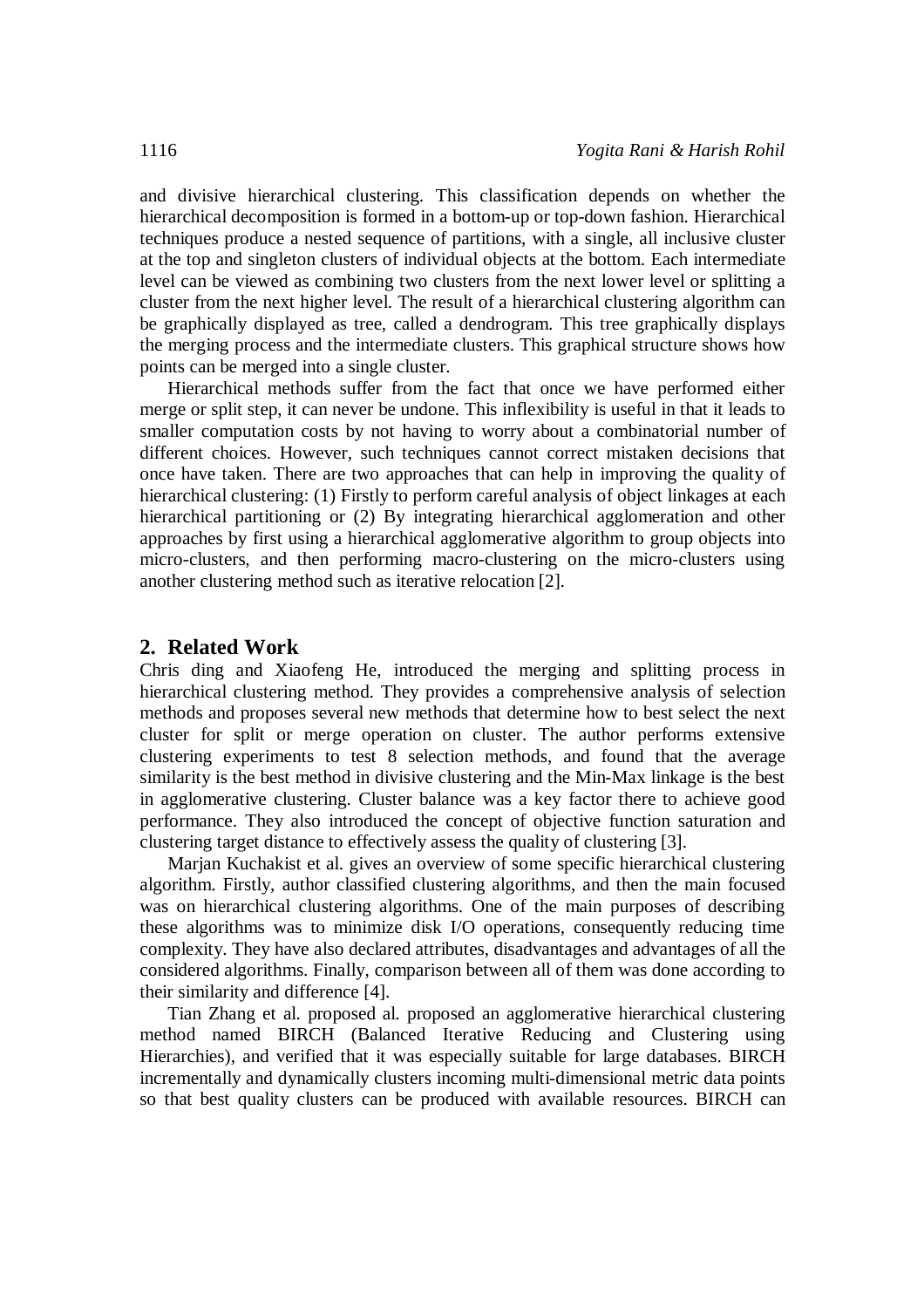typically produce a good cluster with a single scan of the data, and improve the quality further with a few additional scans of the data. BIRCH was also the first clustering algorithm proposed in the database area that can handle noise effectively. The author also evaluate BIRCH's time/space efficiency, data input order sensitivity, and cluster quality through several experiments [5]

Sudipto Guha et al. proposed a new hierarchical clustering algorithm called CURE that is stronger to outliers, and identifies clusters having non-spherical shapes and wide variances in size. This is achieved in CURE process by representing each cluster by a certain fixed number of points that are generated by selecting well scattered points from the cluster and then shrinking them toward the center of the cluster by a specified fraction. To handle large databases, CURE employs a combination of random sampling and partitioning. Along with the description of CURE algorithm, the author also described, type of features it uses, and why it uses different techniques [6].

## **3. Hierarchical Clustering Algorithms**

Hierarchical clustering is a method of cluster analysis which seeks to build a hierarchy of clusters. The quality of a pure hierarchical clustering method suffers from its inability to perform adjustment, once a merge or split decision has been executed. Then it will neither undo what was done previously, nor perform object swapping between clusters. Thus merge or split decision, if not well chosen at some step, may lead to some-what low-quality clusters. One promising direction for improving the clustering quality of hierarchical methods is to integrate hierarchical clustering with other techniques for multiple phase clustering. So in this paper, we describe a few improved hierarchical clustering algorithms that overcome the limitations that exist in pure hierarchical clustering algorithms.

## **3.1 CURE (Clustering Using REpresentatives)**

CURE is an agglomerative hierarchical clustering algorithm that creates a balance between centroid and all point approaches. Basically CURE is a hierarchical clustering algorithm that uses partitioning of dataset. A combination of random sampling and partitioning is used here so that large database can be handled. In this process a random sample drawn from the dataset is first partitioned and then each partition is partially clustered. The partial clusters are then again clustered in a second pass to yield the desired clusters. It is confirmed by the experiments that the quality of clusters produced by CURE is much better than those found by other existing algorithms [6].



**Figure 1:** CURE Process. This diagram appears courtesy of [Guha, 2000].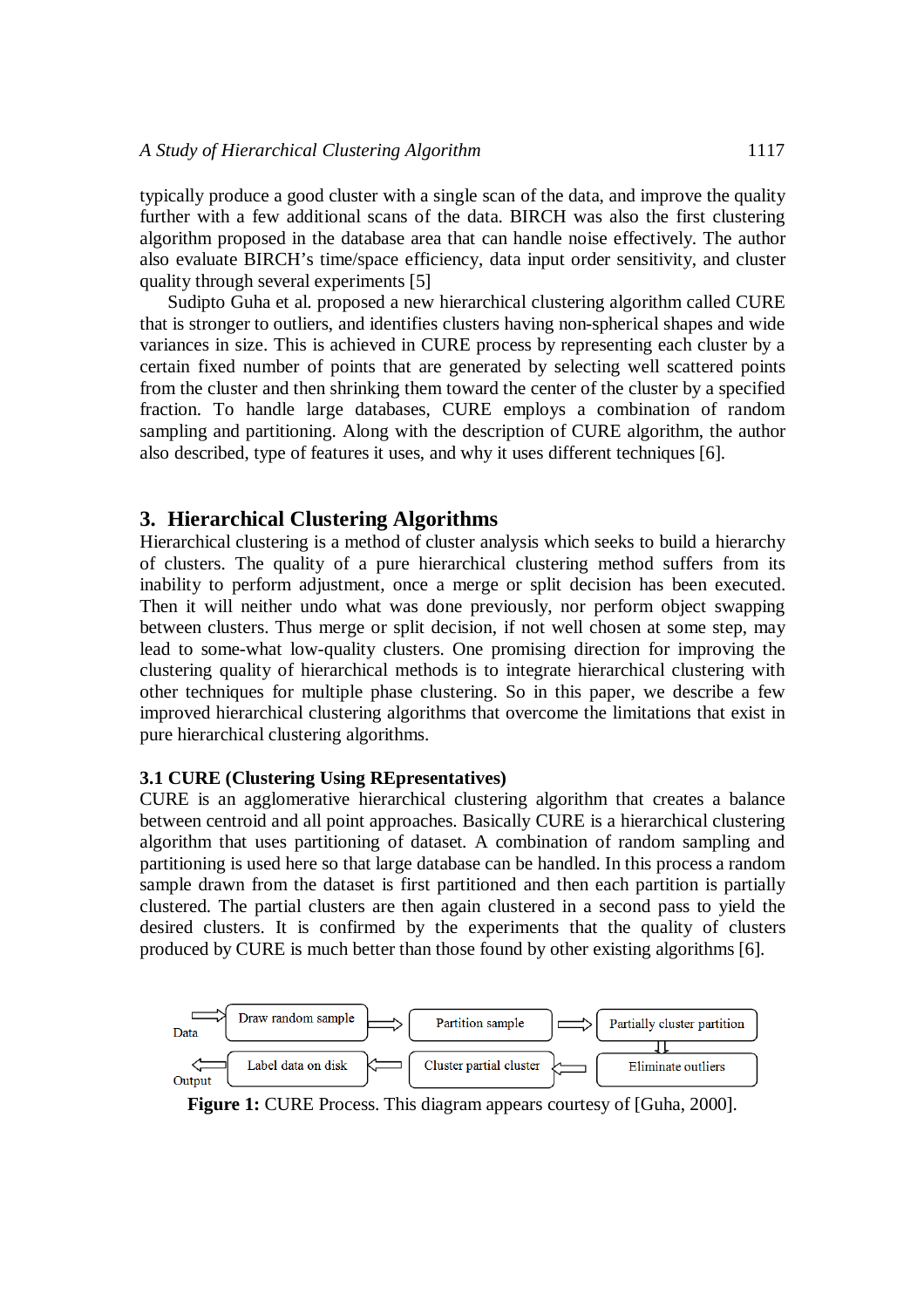Figure.1 shows how the CURE process is performed. Furthermore, it is demonstrated that random sampling and partitioning enable CURE to not only outperform other existing algorithms but also to scale well for large databases without sacrificing clustering quality. CURE is more robust to outliers, and identifies clusters having non-spherical shapes and wide variances in size. CURE achieves this by representing each cluster by a certain fixed number of points that are generated by selecting well scattered points from the cluster and then shrinking them toward the centre of the cluster by a specified fraction[8].

#### **3.2 BIRCH (Balanced Iterative Reducing and Clustering using Hierarchies)**

BIRCH is an agglomerative hierarchical clustering algorithm and especially suitable for very large databases. This method has been designed so as to minimize the number of I/O operations. BIRCH process begins by partitioning objects hierarchically using tree structure and then applies other clustering algorithms to refine the clusters. It incrementally and dynamically clusters incoming data points and try to produce the best quality clustering with the available resources like available memory and time constraints. BIRCH process mainly takes four phases to produce best quality clusters

In this process two concepts are introduced, clustering feature and clustering feature tree (CF tree), which are used to summarize cluster representations. A CF tree is a height-balanced tree that stores the clustering features for a hierarchical clustering. BIRCH can typically find a good clustering with a single scan of the data, and improve the quality further with a few additional scans [5].

#### **3.3 ROCK (RObust Clustering using linKs)**

ROCK is a robust agglomerative hierarchical-clustering algorithm based on the notion of links. It is also appropriate for handling large data sets. For merging data points, ROCK employs links between data points not the distance between them. ROCK algorithm is most suitable for clustering data that have boolean and categorical attributes. In this algorithm, cluster similarity is based on the number of points from different clusters that have neighbors in common. ROCK not only generate better quality cluster than traditional algorithm but also exhibit good scalability property [6].



**Figure 2:** ROCK Process.

The steps involved in clustering using ROCK are described in figure 2. In this process after drawing random sample from the database, a hierarchical clustering algorithm that employs links is applied to sample data points. Finally the clusters involving only the sample points are used to assign the remaining data points on disk to the appropriate cluster.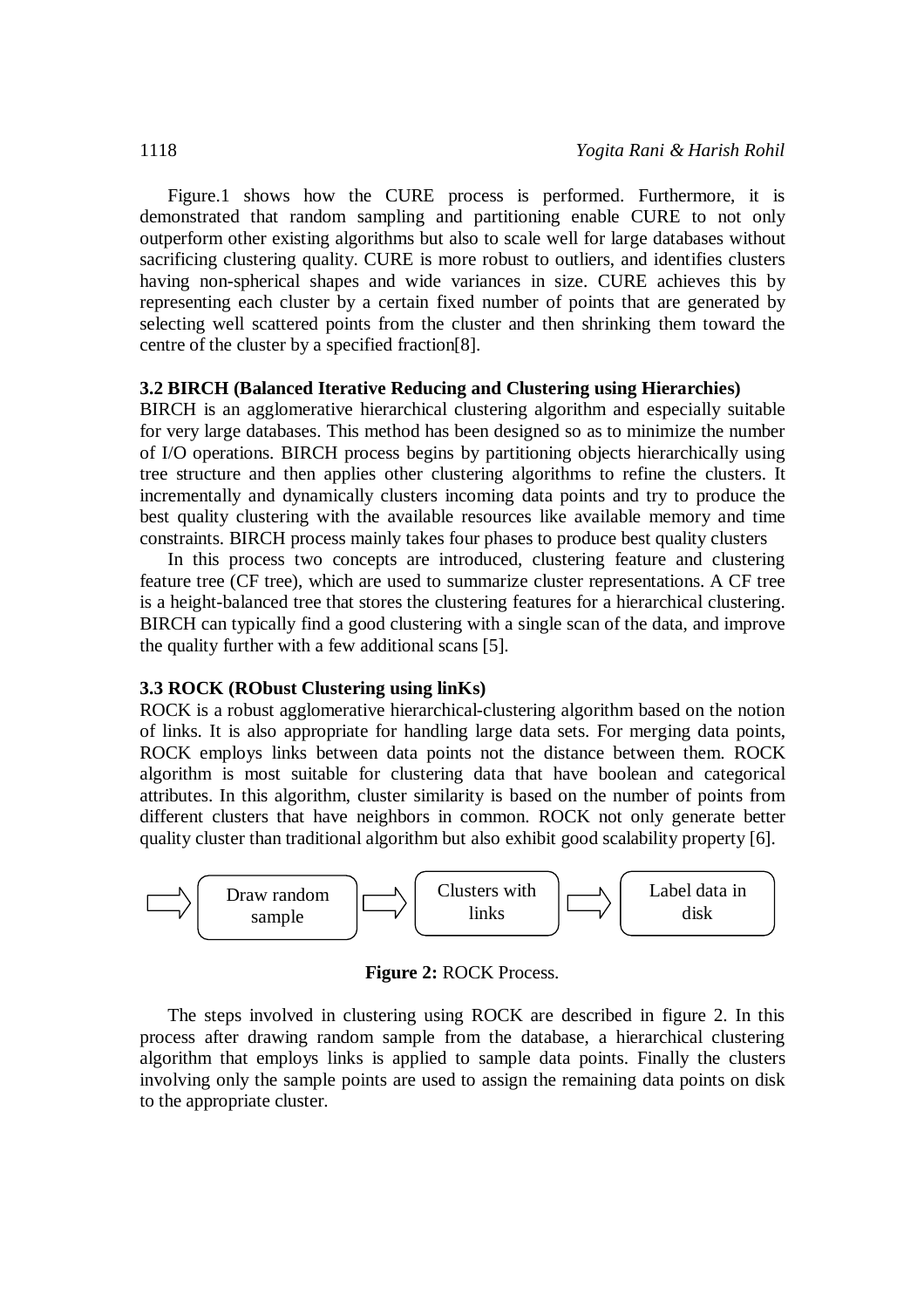#### **3.4 CHEMELEON Algorithm**

CHEMELEON is an agglomerative hierarchical clustering algorithm that uses dynamic modeling. It is a hierarchical algorithm that measures the similarity of two cluster based on dynamic model. The merging process using the dynamic model facilitates discovery of natural and homogeneous clusters. The methodology of dynamic modeling of clusters that is used in CHEMELEON is applicable to all types of data as long as a similarity matrix can be constructed.

The algorithm process mainly consist of two phases: firstly partitioning of data points are done to form sub-clusters, using a graph partitioning, after that have to do repeatedly merging of sub-clusters that come from previous stage to obtain final clusters. The algorithm is proven to find clusters of diverse shapes, densities, and sizes in two-dimensional space. CHEMELEON is an efficient algorithm that uses a dynamic model to obtain clusters of arbitrary shapes and arbitrary densities [7].

#### **3.5 Linkage Algorithms**

Linkage algorithms are agglomerative hierarchical methods that consider merging of clusters is based on distance between clusters. Three important types of linkage algorithms are Single-link(S-link), Average-link (Ave-link) and Complete-link (Comlink). In the Single-link, distance between two subsets is the shortest distance between them. In the Average-link, distance between two subsets is the average distance between them and in the Complete-link, distance between two subsets is the largest distance between them. **S**ingle-link is sensitive to the presence of outliers and the difficulty in dealing with severe differences in the density of clusters. On the other hand, displays total insensibility to shape and size of clusters .Average-linkage is sensitive to the shape and size of clusters. Thus, it can easily fail when clusters have complicated forms departing from the hyper spherical shape. Complete-linkage is not strongly affected by outliers, but can break large clusters, and has trouble with convex shapes [8].

#### **3.6 Leaders–Subleaders**

Leaders-Subleaders is an efficient hierarchical clustering algorithm that is suitable for large data sets. In order to generate a hierarchical structure for finding the subgroups or sub-clusters, incremental clustering principles is used within each cluster. Leaders– Subleaders is an extension of the leader algorithm. Leader algorithm can be described as an incremental algorithm in which L leaders each representing a cluster are generated using a suitable threshold value. There are mainly two major features of Leaders–Subleaders. First is effective clustering and second is prototype selection for pattern classification.

In this algorithm, after finding L leaders using the leader algorithm, the next step is to generate subleaders, also called the representatives of the sub clusters, within each cluster that is represented by a leader. This sub-cluster generation process is done by choosing a suitable sub threshold value. Subleaders in turn help in classifying the given new or test data more accurately. This procedure may be extended to more than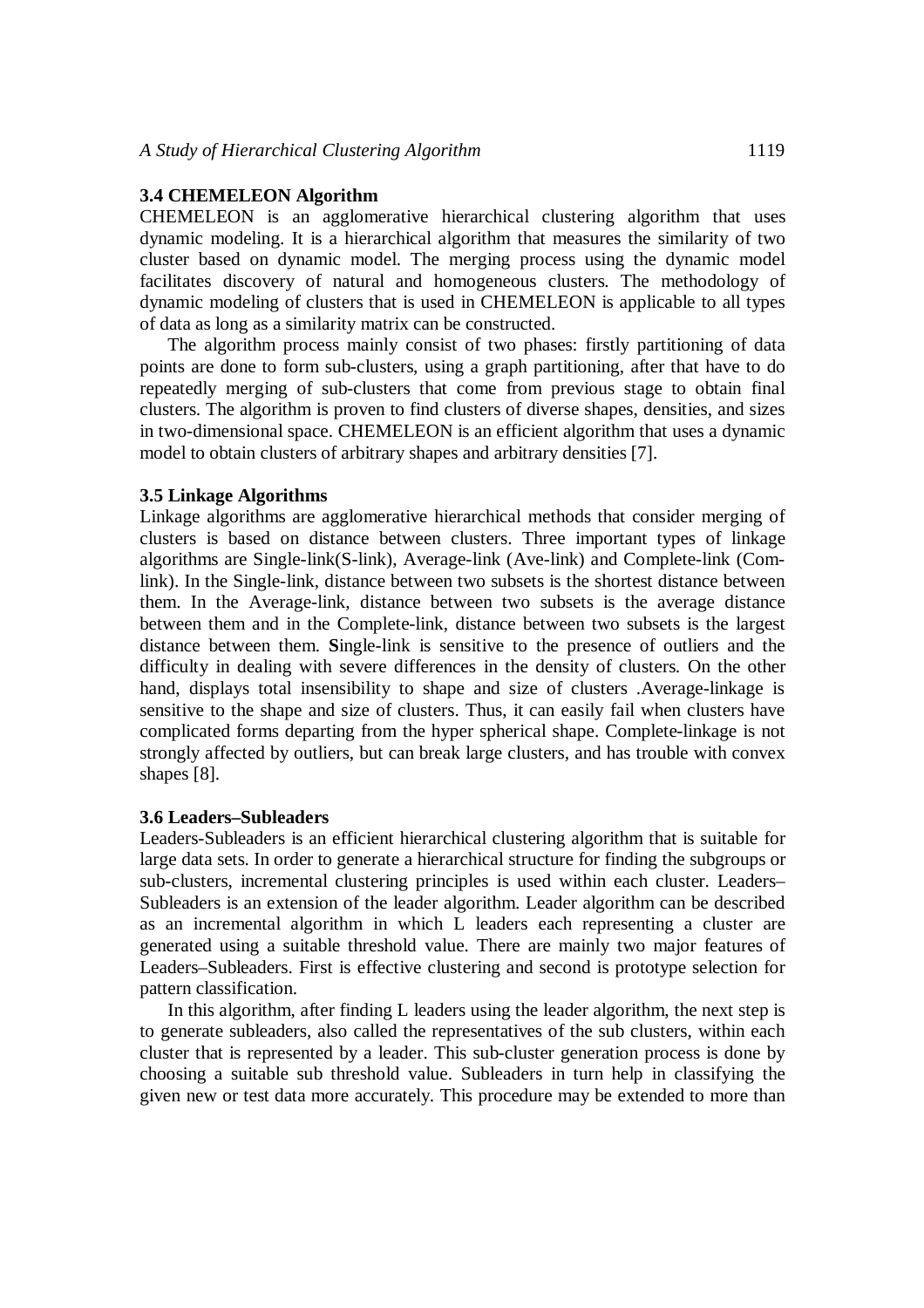two levels. An h level hierarchical structure can be generated in only h database scans and is computationally less expensive compared to other hierarchical clustering algorithms [1].

## **3.7 Bisecting k-Means**

Bisecting k-Means (BKMS) is a divisive hierarchical clustering algorithm. It was proposed by Steinbach et al. (2000) in the context of document clustering. Bisecting kmeans always finds the partition with the highest overall similarity, which is calculated based on the pair wise similarity of all points in a cluster. This procedure will stop until the desired number of clusters is obtained. As reported, the bisecting k-means frequently outperforms the standard k-means and agglomerative clustering approaches. In addition, the bisecting k-means time complexity is  $O(nk)$  where n is the number of items and k is the number of clusters. Advantage of BKMS is low computational cost. BKMS is identified to have better performance than k-means (KMS) agglomerative hierarchical algorithms for clustering large documents [9].

## **4. Conclusion**

This paper presents an overview of improved hierarchical clustering algorithm. Hierarchical clustering is a method of cluster analysis which seeks to build a hierarchy of clusters. The quality of a pure hierarchical clustering method suffers from its inability to perform adjustment, once a merge or split decision has been executed. This merge or split decision, if not well chosen at some step, may lead to some-what lowquality clusters. One promising direction for improving the clustering quality of hierarchical methods is to integrate hierarchical clustering with other techniques for multiple phase clustering. These types of modified algorithm have been discussed in our paper in detail.

## **References**

- [1] Pavel Berkhin (2000), *Survey of Clustering Data Mining techniques* ,Accrue Software, Inc..
- [2] Jiawei Han and Micheline Kamber (2006), *Data Mining: Concepts and Techniques*, The Morgan Kaufmann/Elsevier India.
- [3] Chris ding and Xiaofeng He (2002), *Cluster Merging And Splitting In Hierarchical Clustering Algorithms.*
- [4] Marjan Kuchaki Rafsanjani, Zahra Asghari Varzaneh, Nasibeh Emami Chukanlo (2012), *A survey of hierarchical clustering algorithms, The Journal of Mathematics and Computer Science, 5,.3,* pp.229- 240.
- [5] Tian Zhang, Raghu Ramakrishnan, MironLinvy (1996), *BIRCH: an efficient data clustering method for large databases,* International Conference on Management of Data, In Proc. of 1996 ACM-SIGMOD Montreal, Quebec.